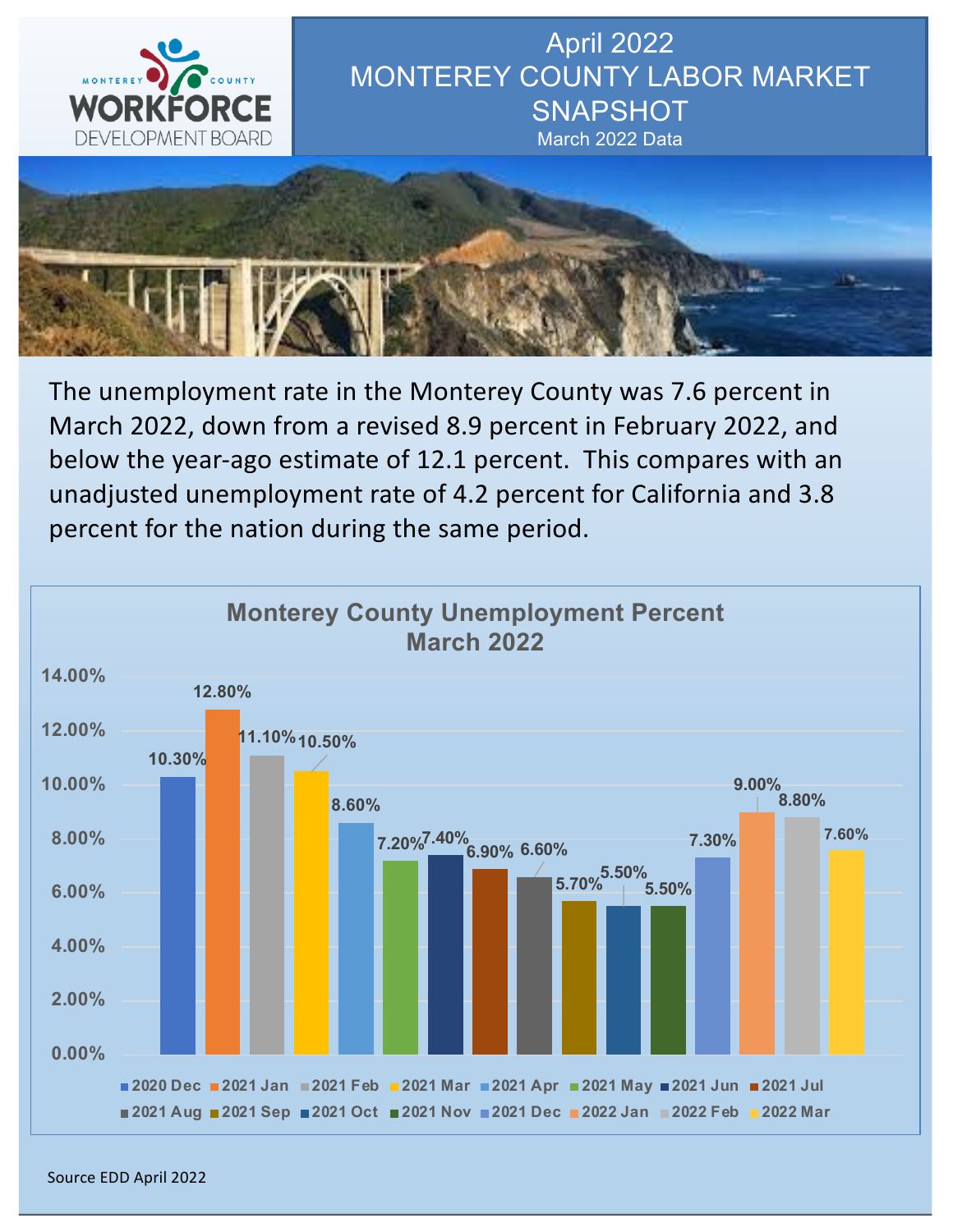

April 2022 MONTEREY COUNTY LABOR MARKET **SNAPSHOT** March 2022 Data







**Key Sector Gain Accommodations 1,100**





**Key Sector Gain Food Services and Drinking Places**



# **Major Sectors Employment Change**

| <b>Sectors</b>                                       | <b>Mar 21</b> | <b>Jan 22</b> | Feb <sub>22</sub> | <b>Mar 22</b> | <b>Percent Change</b> |         |  |
|------------------------------------------------------|---------------|---------------|-------------------|---------------|-----------------------|---------|--|
|                                                      |               |               | <b>Revised</b>    | <b>Prelim</b> | <b>Month</b>          | Year    |  |
| <b>Total, All Industries</b>                         | 167,300       | 170,400       | 175,700           | 179,100       | 1.9%                  | 7.1%    |  |
| <b>Total Farm</b>                                    | 37,000        | 34,700        | 36,000            | 39,600        | 10.0%                 | 7.0%    |  |
| <b>Total Nonfarm</b>                                 | 130,300       | 135,700       | 139,700           | 139,500       | $-0.1%$               | 7.1%    |  |
| <b>Construction</b>                                  | 6,300         | 6,200         | 6,500             | 6,600         | 1.5%                  | 4.8%    |  |
| <b>Manufacturing</b>                                 | 4,700         | 5,200         | 5,300             | 5,400         | 1.9%                  | 14.9%   |  |
| <b>Retail Trade</b>                                  | 15,900        | 15,800        | 16,500            | 16,500        | 0.0%                  | 3.8%    |  |
| <b>Transportation, Warehousing</b>                   | 3,300         | 3,500         | 3,600             | 3,600         | 0.0%                  | 9.1%    |  |
| <b>Information</b>                                   | 700           | 800           | 900               | 900           | 0.0%                  | 28.6%   |  |
| <b>Financial Activities</b>                          | 4,000         | 4,100         | 4,100             | 4,100         | 0.0%                  | 2.5%    |  |
| <b>Professional &amp; Business Services</b>          | 14,700        | 14,300        | 14,600            | 14,200        | $-2.7%$               | $-3.4%$ |  |
| <b>Health Care &amp; Social Assistance</b>           | 17,800        | 18,500        | 18,500            | 18,500        | 0.0%                  | 3.9%    |  |
| <b>Accommodation</b>                                 | 4,900         | 6,100         | 6,400             | 6,000         | $-6.3%$               | 22.4%   |  |
| <b>Food Services &amp; Drinking</b><br><b>Places</b> | 11,200        | 13,100        | 13,500            | 13,500        | 0.0%                  | 20.5%   |  |
| <b>State &amp; Local Government</b>                  | 27,600        | 28,000        | 29,100            | 29,500        | 1.4%                  | 6.9%    |  |
| Source: EDD 4 /17/2022                               |               |               |                   |               |                       |         |  |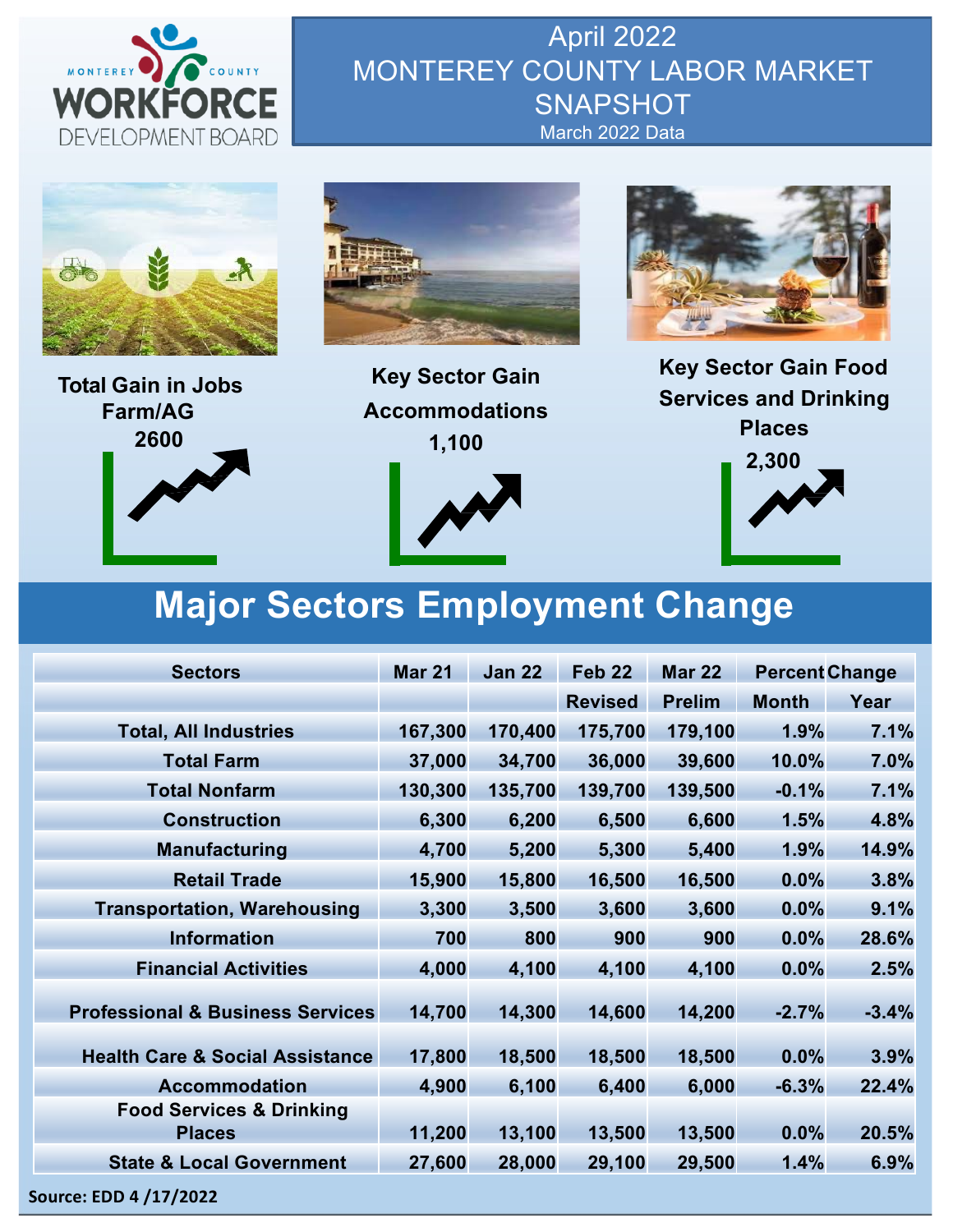

### **MONTEREY COUNTY Job ADS By Employers Jobs EQ March 19, 2022 – April 17, 2022**

**Job Ads**

| <b>Salinas Valley Memorial Healthcare</b>       |          |    |     |     | 191 |     |
|-------------------------------------------------|----------|----|-----|-----|-----|-----|
| <b>AutoZone</b>                                 |          |    |     | 146 |     |     |
| <b>Robert Half</b>                              |          |    |     | 141 |     |     |
| <b>California State University-Monterey Bay</b> |          |    | 131 |     |     |     |
| <b>Pajaro Valley Unified School District</b>    |          |    | 117 |     |     |     |
| <b>Hyatt</b>                                    |          |    | 90  |     |     |     |
| <b>Burger King</b>                              |          |    | 85  |     |     |     |
| <b>Cal State University (CSU) Monterey Bay</b>  |          | 80 |     |     |     |     |
| <b>Community Action Partnership of San</b>      |          | 79 |     |     |     |     |
| <b>Coalinga Regional Medical Center</b>         |          | 64 |     |     |     |     |
| <b>Ghai Management</b>                          |          | 60 |     |     |     |     |
| <b>Allied universal</b>                         |          | 59 |     |     |     |     |
| <b>NATIVIDAD</b>                                |          | 57 |     |     |     |     |
| <b>City of Salinas</b>                          |          | 53 |     |     |     |     |
| <b>CVS</b>                                      |          | 52 |     |     |     |     |
| <b>Monterey County Human Resources</b>          |          | 49 |     |     |     |     |
| <b>HomeDepot</b>                                |          | 49 |     |     |     |     |
| <b>California State University</b>              |          | 44 |     |     |     |     |
| <b>Bloomingdale's</b>                           |          | 43 |     |     |     |     |
| <b>Joby Aviation</b>                            |          | 42 |     |     |     |     |
| <b>H&amp;R BLOCK</b>                            |          | 42 |     |     |     |     |
| <b>Deloitte</b>                                 |          | 41 |     |     |     |     |
| <b>California Correctional Health Care</b>      |          | 41 |     |     |     |     |
| <b>Healthcare Services Group, Inc.</b>          |          | 40 |     |     |     |     |
| <b>Monterey Peninsula Unified</b>               | 36       |    |     |     |     |     |
|                                                 | $\bf{0}$ | 50 | 100 | 150 | 200 | 250 |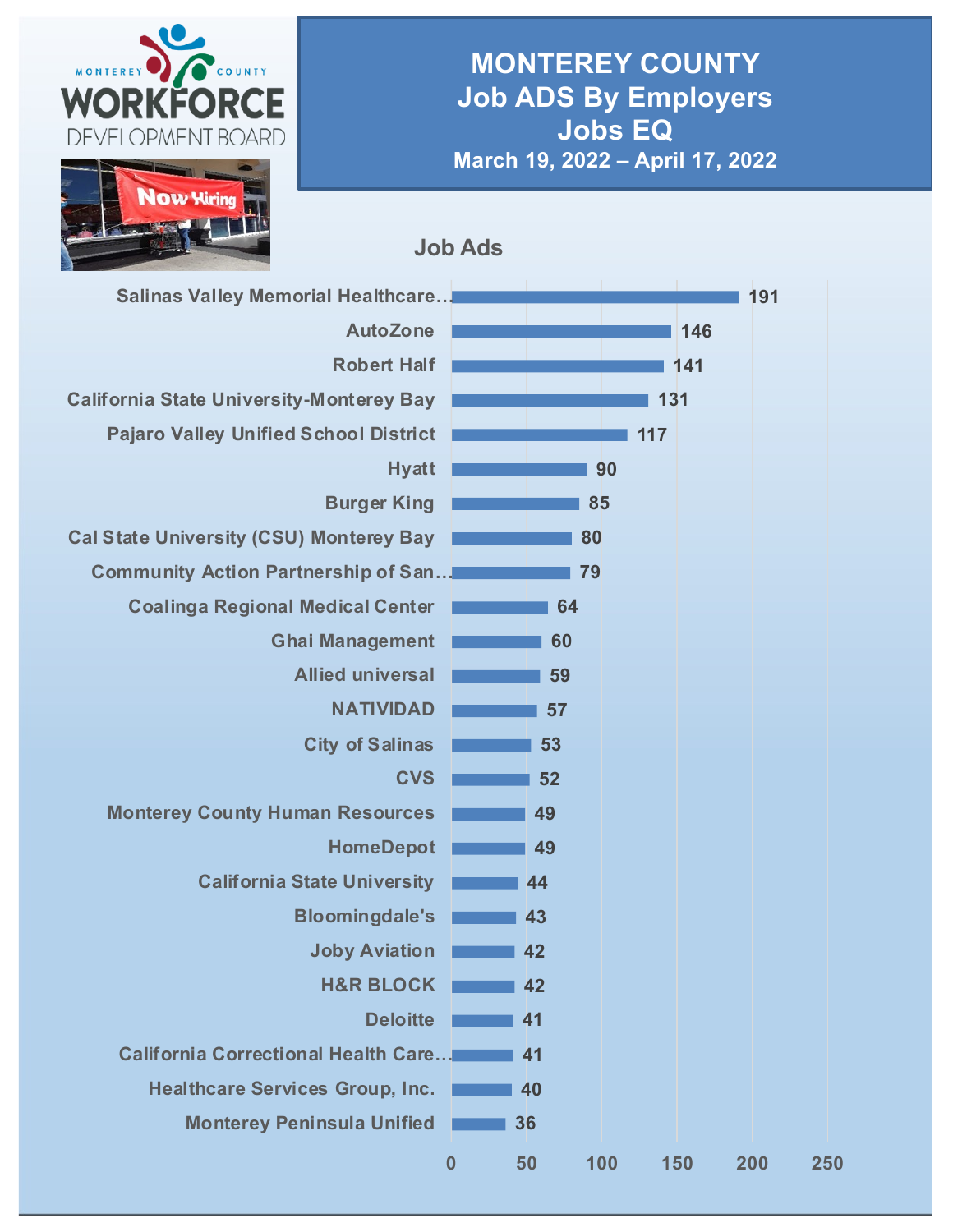

### **MONTEREY COUNTY Job ADS By Occupations Jobs EQ March 19, 2022 – April 17, 2022**



#### **Active Job Ads**

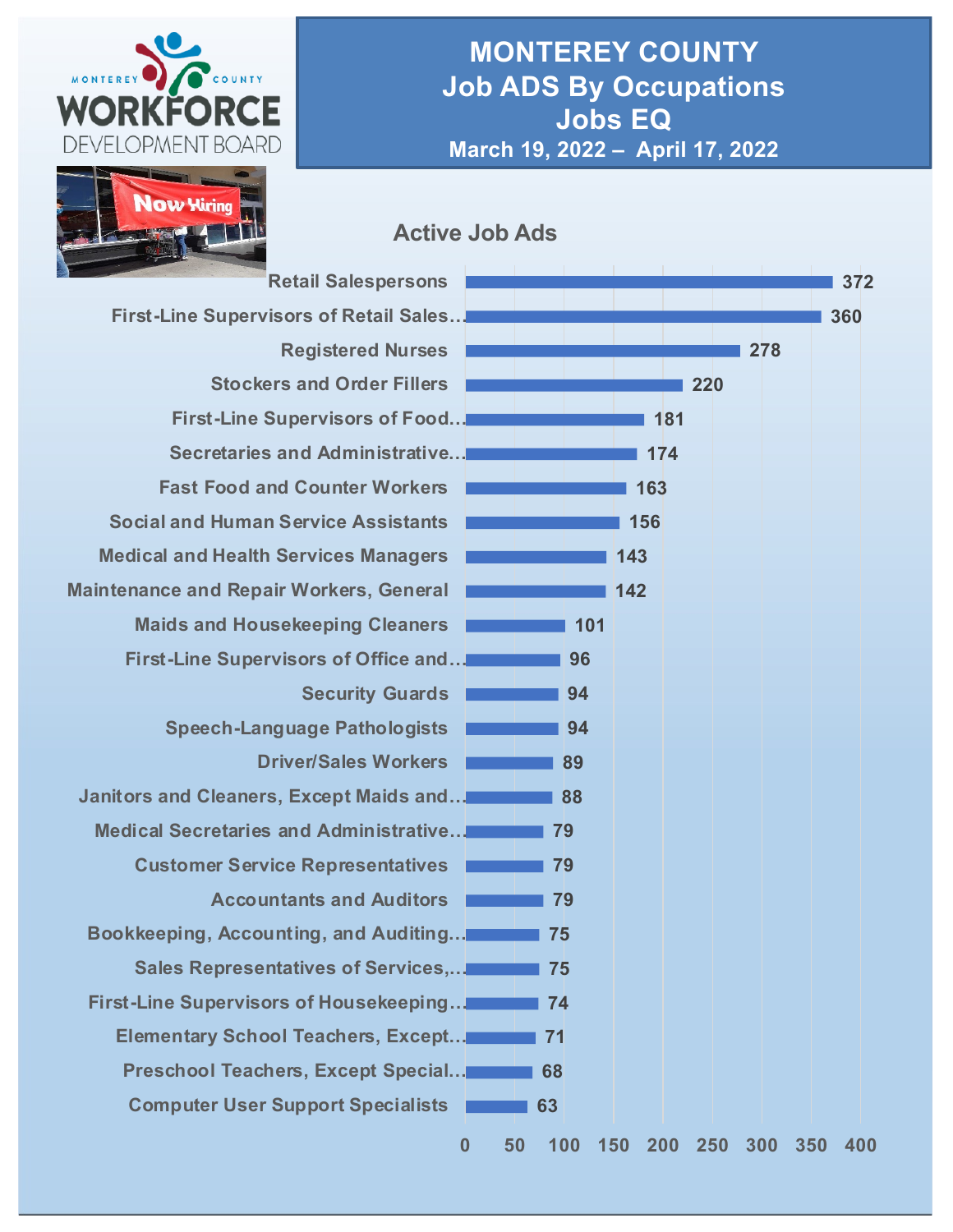

## **MONTEREY COUNTY Job Postings Jobs EQ March 19,2022 – April 17, 2022**